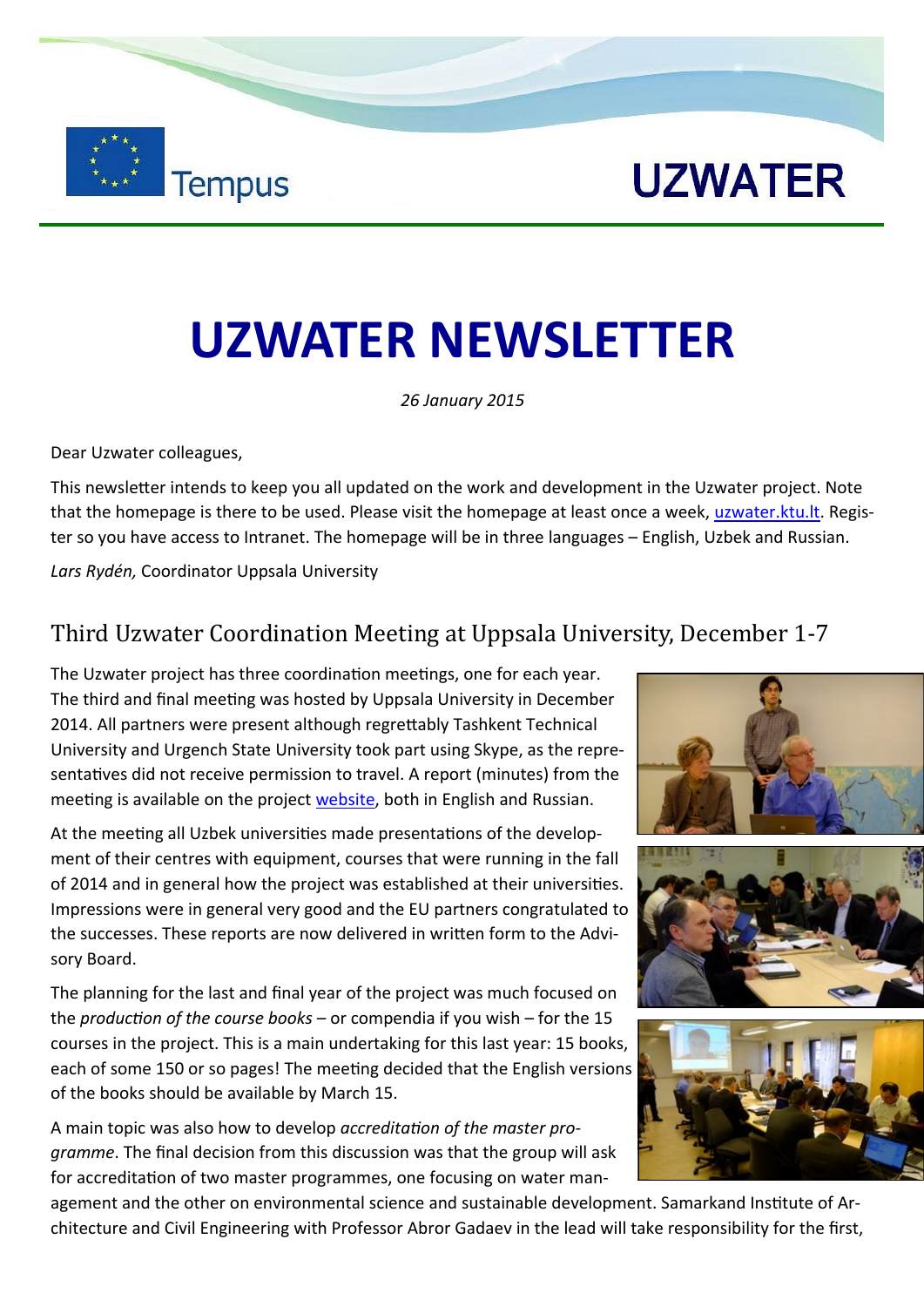

## **UZWATER**

and the National University of Uzbekistan with Prof. Azamat Azizov will lead the second one. This process is now in full activity.

Finally the *final conference of the project* was discussed and it was decided that it will be organised in Tashkent, if possible in the first days of September 2015, coordinated by the National University of Uzbekistan. All Uzwater partners as well as a long list of authorities, projects and universities will be invited.



The Uzwater team gathered after a public lecture on the Aral Sea by Prof Abror Gadaev and Dr Rustam Eshniyasov.